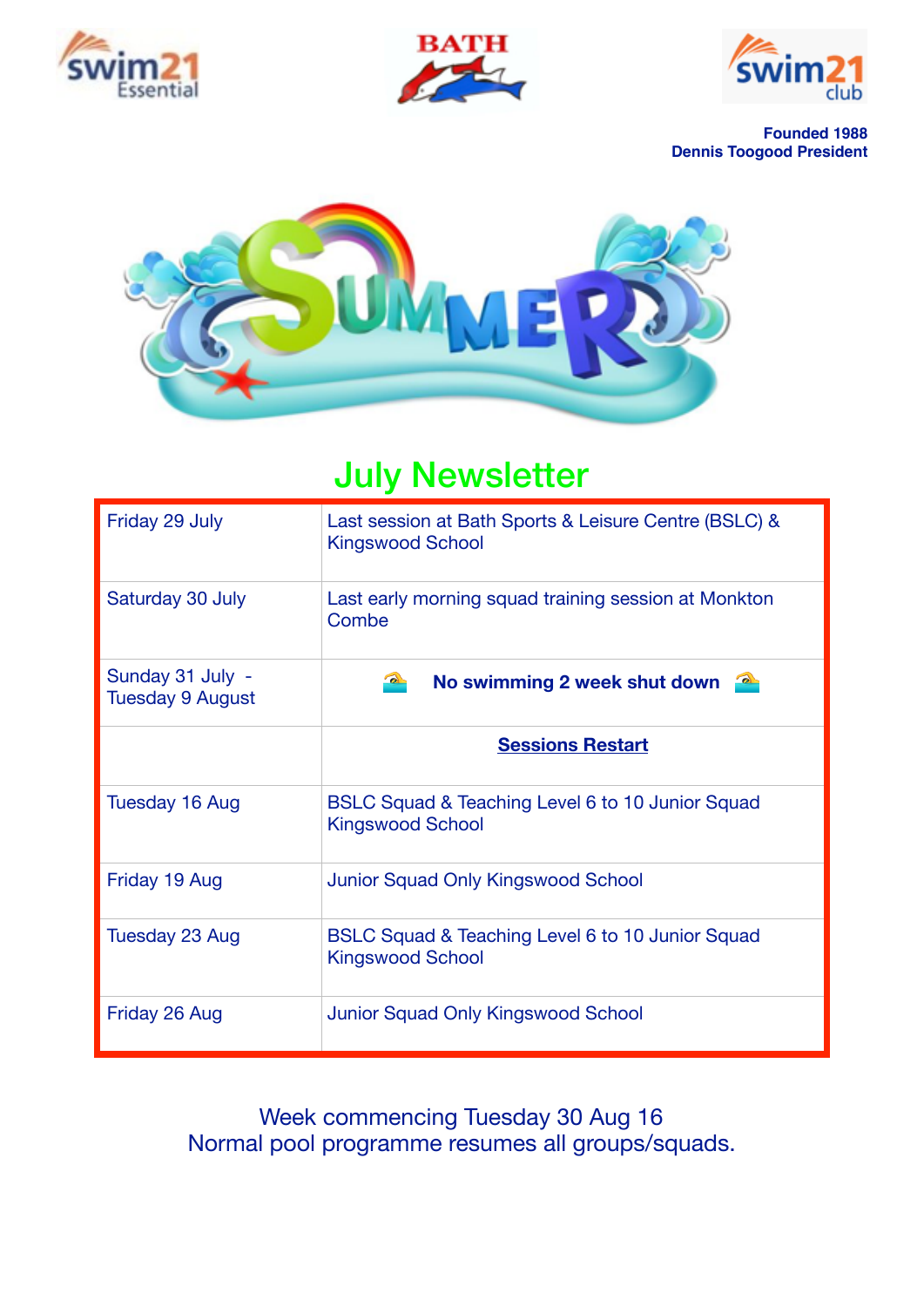





## **Upcoming Fixtures**

14 - 20 August 2016 ASA SW Region Development Camp "Bryanston" 11+ years See Phil Brake/Paul Sartain

10 September 2016 Southern Junior League Round 3

 Bristol North WSM 17th & 24th September See coach for entry form

1st & 2nd October Somerset ASA Development Meet, Millfield

8 October 2016 Arena League Round 1

9th October 2016 City of Bristol 800/1500m Distance Events to obtain ranking times for Counties

From the beginning of September 2016 there will be a couple of changes to Bath Dolphin SC Teaching Group, Development Group, and Squad sessions as detailed below.

**Teaching Group Level 6 to 10, and Development Group on Thursday evenings (currently BS&LC)** will be moving to a new venue & start time:

New venue - Kingswood School, Bath.

New time - 6.30pm to 7.30pm.

With effect from - Thursday 8 September 16.

### **Squad**

Monday evening land training at St Gregory's school will no longer be continuing. A new pool session at University of Bath 50m pool from 7.30pm to 9.00pm will start on Monday 12 September.

Thursday night squad session from 6.30pm-8.30pm (at Kingswood School) will no longer be continuing and has been replaced by the University of Bath Monday evening session.

Any swimmer who does not currently train at Kingswood School Thursday evening session but may be interested in attending the new Monday University of Bath session must speak to Phil before attending.

All other Teaching Group and Squad sessions remain the same.

If you have any queries or require clarification please speak to us.

Kind regards

John Annely (Head Teacher) Phil Brake (Club Coach)

Congratulations to Ian Cranch for finally gaining his Judge 1 Qualification. Well done!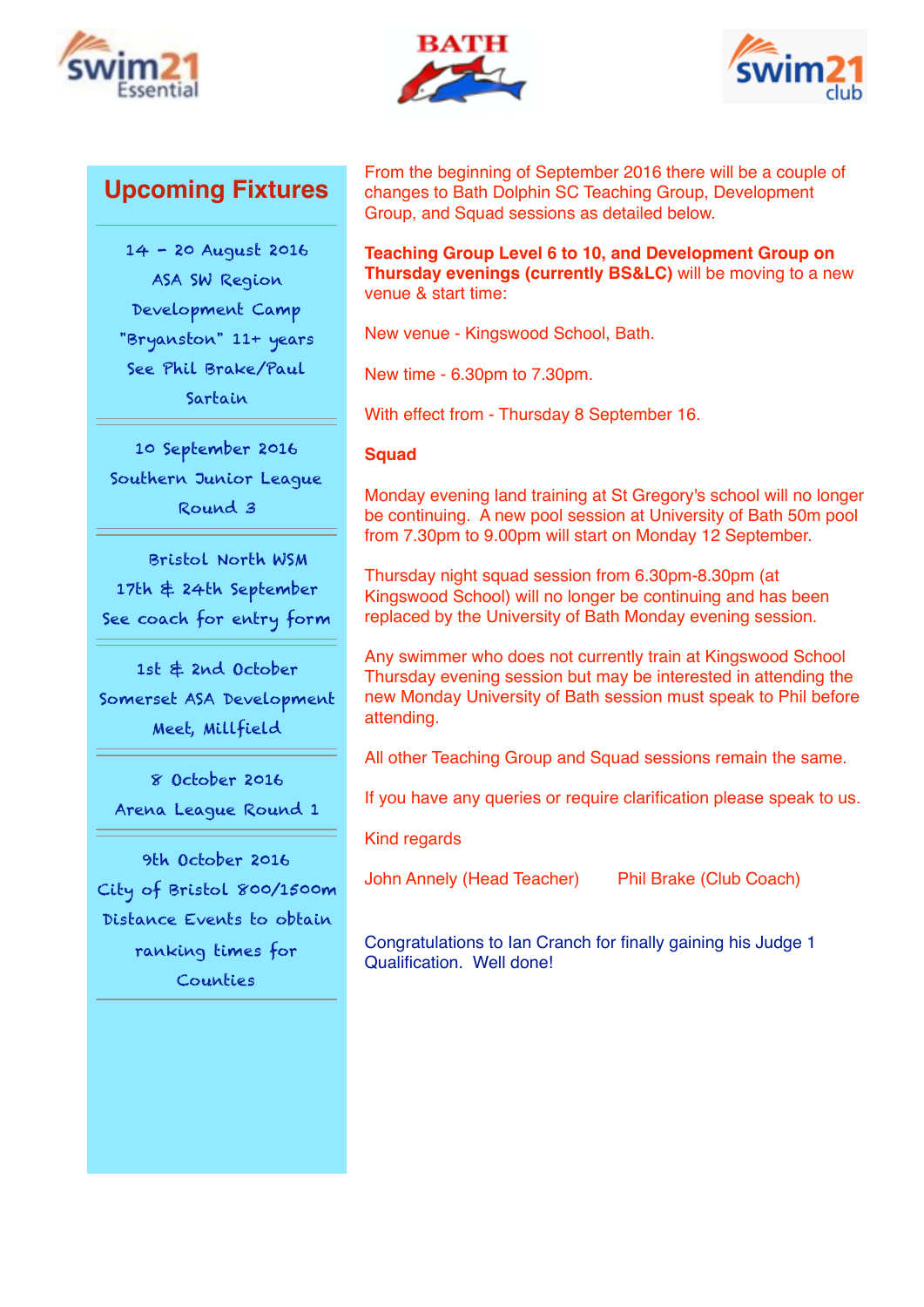





## **Congratulations to our Teaching Group 1-5 Swimmers who completed their distance badges at Kingswood Schoo**

| <b>NAME</b>                           | <b>DISTANCE</b> |
|---------------------------------------|-----------------|
| <b>BARNABY &amp;</b><br><b>ARTHUR</b> | <b>5M</b>       |
| <b>CHRISTOPHER</b>                    | <b>25M</b>      |
| <b>LUKE P</b>                         | <b>25M</b>      |
| <b>NOAH</b>                           | <b>25M</b>      |
| <b>FINLAY</b>                         | 25M             |
| <b>OSCAR</b>                          | <b>25M</b>      |
| <b>JAMES</b>                          | <b>100M</b>     |
| <b>AMELIA</b>                         | <b>100M</b>     |
| <b>JODIE</b>                          | <b>200M</b>     |
| <b>PIA</b>                            | 400M            |
| <b>ARTHER</b>                         | 400M            |
| <b>CARLOS</b>                         | 400M            |
| <b>AMY M</b>                          | 800M            |
| <b>OSCAR</b>                          | 800M            |
| <b>OLIVIA</b>                         | 1000M           |
| <b>GEORGE</b>                         | 1000M           |
| <b>MATTHIAS</b>                       | <b>1000M</b>    |
| <b>JESSIE</b>                         | 1 MILE          |
| <b>MAIAIKA</b>                        | 1 MILE          |
| <b>JOSEPH</b>                         | <b>2000M</b>    |
| <b>LILY</b>                           | <b>2000M</b>    |
| <b>HARRY</b>                          | <b>2000M</b>    |
| <b>FREDDIE</b>                        | <b>2000M</b>    |
| <b>EMILY</b>                          | <b>2000M</b>    |
| <b>FERN</b>                           | <b>2000M</b>    |
| <b>FREYA</b>                          | <b>2000M</b>    |
| <b>GEORGIA</b>                        | 3000M           |
| <b>THAILIA</b>                        | 3000M           |
| LILY . E                              | 3000M           |

### **Report from Steve (Junior Squad Coach)**

The 11<sup>th</sup> of June saw the 1<sup>st</sup> round of the Southern Junior League (SJL) at the Horfield pool in Bristol. It was always going to be a tough gala with the likes of Plymouth Leander as competition but our swimmers put in a spirited performance with some fine swims. The team finished last but one on the day but as the SJL is swam as "virtual" galas the actual position in the league depended on the outcome of other galas taking place elsewhere.

On 2nd July an enthusiastic band of swimmers descended once again on the Horfield pool to take part in a development gala aimed primarily at our younger swimmers and those with little experience of competitive galas. Enjoyment was the order of the day, with some of our larger contingent of girls swimming in boys' events to make up the numbers. I think it was fair to say that a good time was had by all with a good smattering of development into the bargain.

The 9th July saw the 2nd round of the SJL, this time at the Swindon Link Centre. Like round 1 this also turned out to be a tough gala although again there were some outstanding swims on the day.

Well done to all those who swam in these galas particularly those who came first in their events and those who stepped up to the mark by swimming up an age group, in some cases even 2 age groups!

The 3rd and final round of the SJL is on 10th September so let's aim to finish on a high. Make a note of the date and make every effort to attend if selected.